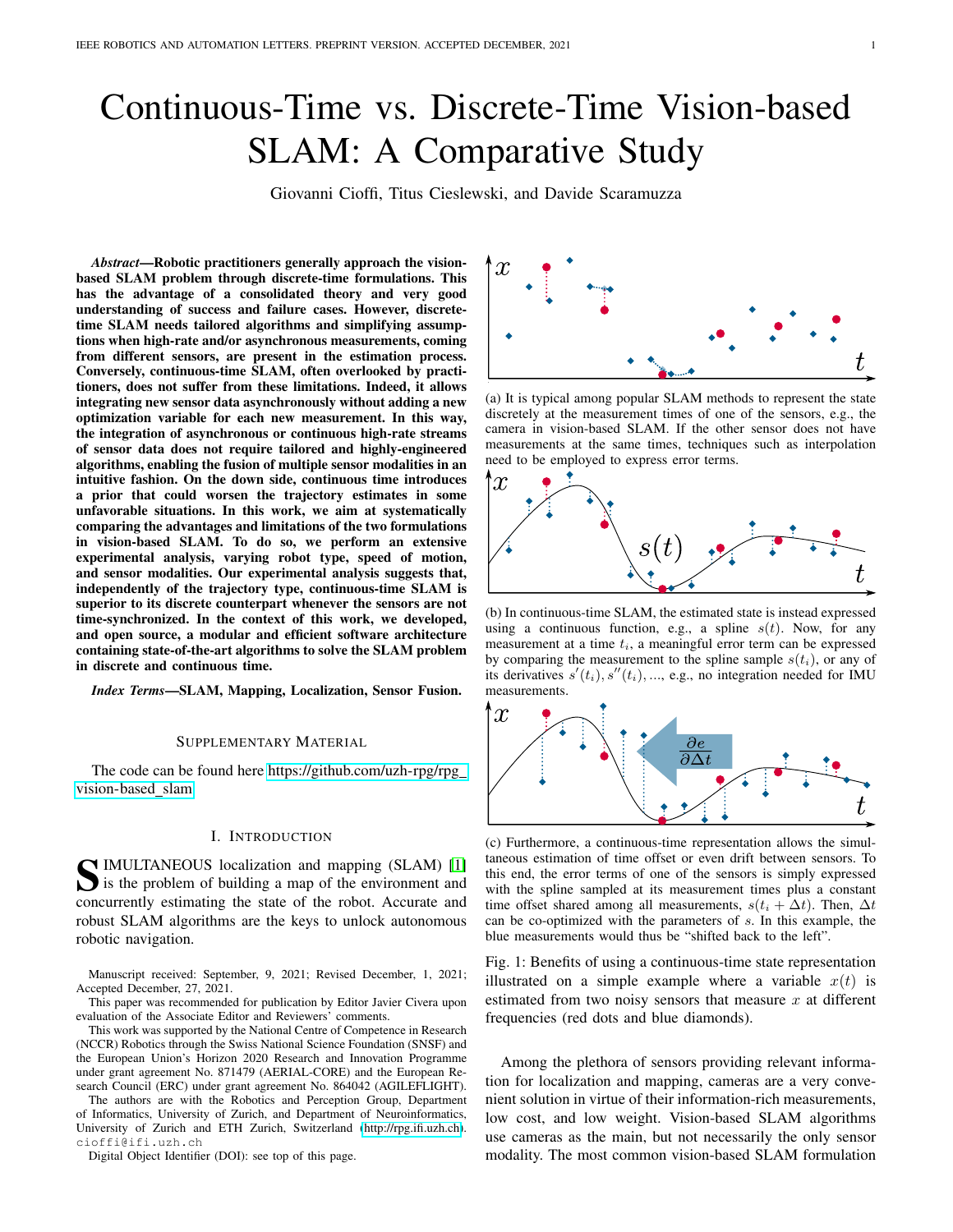is based on the discrete-time (DT) trajectory representation [\[2\]](#page-7-1). Namely, the poses of the camera are estimated at the time a new measurement, i.e., an image, is available. The discretetime formulation has the benefit of a very consolidated theory. In the past years, many successful applications have been seen [\[1\]](#page-7-0). Its limitations are well understood and are addressed in ongoing research.

Although cameras can be used as the only source of information in SLAM systems, fusing multiple sensor modalities is beneficial for accuracy and robustness. In discrete-time SLAM, customized algorithms are necessary to include asynchronous measurements coming from different sources in the estimation process [\[3\]](#page-7-2). Similarly, ad-hoc solutions are needed to avoid adding a new state to the estimation problem every time a new measurement is available [\[4\]](#page-7-3). In this way, high-rate sensors can be incorporated, thus limiting the increase in computational complexity.

In the past years, researchers have been investigating the use of continuous-time (CT) representations to encode the camera trajectory [\[5\]](#page-7-4), [\[6\]](#page-7-5), [\[7\]](#page-7-6). Continuous-time based probabilistic SLAM formulations have been derived similarly to the discrete-time case. In particular, applications of continuoustime trajectory representations have been used for multisensors calibration [\[5\]](#page-7-4), [\[8\]](#page-7-7), planning [\[9\]](#page-7-8), and 3D reconstruction [\[10\]](#page-7-9), [\[11\]](#page-7-10). The continuous-time formulation brings several advantages to the estimation problem. Firstly, continuoustime trajectories can be sampled at any time. This makes it easy to fuse asynchronous sensors and estimate time offsets, see Fig. [1.](#page-0-0) Such property is also beneficial for sensors with continuous stream of data, e.g., LiDARs, rolling shutter cameras, and event cameras. Secondly, the continuous-time formulation removes the need to include an optimization variable for every sensor measurement. The computational complexity of the optimization problem is kept bounded, allowing to easily include high-rate sensors, such as inertial measurement units (IMU), in the estimation process. However, the continuoustime representation introduces a prior on the smoothness of the trajectory. Modeling this prior such that it can generalize to different levels of the trajectory smoothness is not an easy task. For example, when using polynomial functions for the continuous-time representation, a not high enough degree of the polynomial function would lead to a loss of details in the trajectory estimates due to excessive smoothing.

To the best of our knowledge, there is no systematic comparison between the continuous- and discrete-time formulations for vision-based SLAM. Such systematic analysis is fundamental to guide the robotic practitioners in the design of future SLAM solutions. Therefore, we perform an extensive quantitative analysis to understand the respective advantages and limitations of the two trajectory representations. We focus on batch SLAM with visual, inertial, and global positional (i.e., Global Positioning System (GPS)) measurements and also investigate the contribution of each sensor modality. IMU and GPS provide local high-rate and global low-rate measurements, respectively, which are complementary to the camera measurements. Camera, IMU, and GPS measurements are fused together to obtain locally accurate and long-term drift-free trajectory estimates. We run experiments in both hardware-in-the-loop simulation and on real-world trajectories of flying and ground robots.

Our experiments indicate that discrete-time and continuoustime representations produce equivalent results when the sensors are time-synchronized. However, when there is an offset in the time synchronization, continuous-time is superior. The main reason behind this result is that the simplifying assumptions made for estimating the time offsets in discrete time do not always hold. These finding are valid for both aerial and ground robots.

To summarize, the main contributions of this work are:

- An in-depth study on the comparison of discrete- and continuous-time trajectory representations in vision-based SLAM.
- Extensive experimental evaluation in hardware-in-theloop simulation and on real-world data collected from flying and ground robots.
- A modular, efficient software architecture including stateof-the-art algorithms to solve the SLAM problem in the discrete and continuous time. We release the code fully open-source.

# II. RELATED WORK

A popular choice for approximating continuous functions are temporal basis functions. In the set of temporal basis functions, B-splines [\[5\]](#page-7-4), [\[12\]](#page-7-11) have properties that are useful for trajectory representation: *locality* and *smoothness*. B-splines define the continuous time evolution by using a set of control points. Sampling at any time only depends on a local subset of the control points (*locality*). The size of this subset corresponds to the order  $k$  of the B-spline. A B-spline of order  $k$  is a function of class  $C^{k-1}$  (*smoothness*). Other suitable choices of basis functions are wavelets [\[13\]](#page-7-12). Gaussian processes have also been used to represent continuous-time trajectories for batch state estimation problems [\[14\]](#page-7-13).

Recent works have tried to reduce the computational complexity of sampling and computing derivatives from B-splines. In [\[12\]](#page-7-11), a novel derivation for the computation of the time derivatives of cumulative B-spline is proposed. This approach reduces the computational complexity from quadratic to linear in the order of the spline. A novel efficient non-uniform split interpolation for cumulative B-splines is proposed in [\[15\]](#page-7-14).

The most related applications of continuous-time trajectory representation to our work are multi-sensor calibration [\[5\]](#page-7-4), [\[8\]](#page-7-7), 3D reconstruction [\[6\]](#page-7-5), [\[10\]](#page-7-9), visual-inertial odometry for event cameras [\[7\]](#page-7-6), and batch state estimation [\[14\]](#page-7-13).

The literature on the classical discrete-time SLAM formulation is very broad. Due to space constraints, we refer the reader to the survey paper [\[1\]](#page-7-0) for an overview on the discrete SLAM formulation. Differently from continuous time, specific algorithms are needed to estimate the time offsets between different sensors. In our discrete-time implementation, we use the method proposed in [\[3\]](#page-7-2) to estimate the camera-IMU time offset. A similar approach to the one in [\[16\]](#page-7-15) is used for the GPS-IMU time offset estimation. We describe these two methods in more details in Sec. [III-B.](#page-3-0)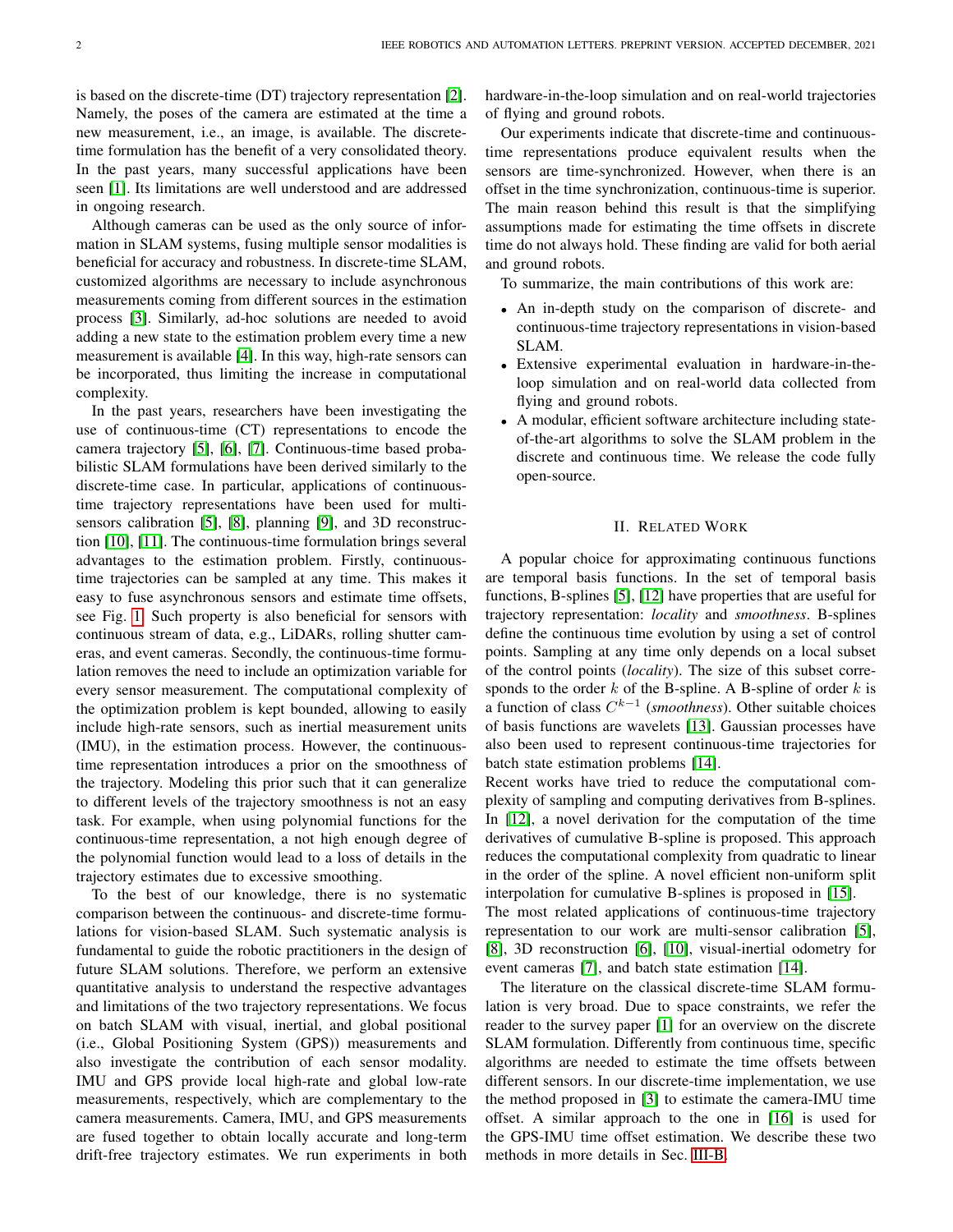<span id="page-2-0"></span>

Fig. 2: (a) The steps involved in the batch trajectory estimation. Spline generation only applies in continuous-time estimation. (b) The frames and the positions involved in the estimation process. Solid black lines indicate optimizable, calibrated transformations, the dashed lines the position measurements, and the dashed-dotted lines the time-varying, estimated transformation. The dotted lines indicate the trajectory of the latter. Red, green and blue arrows indicate  $x -$ ,  $y -$  and z-axes of the frames.

#### III. METHODOLOGY

We solve the estimation problem using a multi-step approach that involves a few initialization steps before the fullbatch optimization. Fig. [2](#page-2-0) (a) shows the flow chart of the optimization pipeline for the both continuous- and discretetime approaches. The reference frames are depicted in Fig. [2](#page-2-0) (b).  $W$  is the fixed world frame, whose  $z$  axis is aligned with the gravity. When available, GPS measurements are expressed in this frame.  $B$  is the moving body frame. We set it equal to the IMU frame.  $C$  is the camera frame.  $P$  is the GPS antenna position. Note that this is not a full 6-DOF frame, as no orientation is provided by the GPS measurement. We use the notation  $(\cdot)^w$  to represent a quantity in the world frame W. Similar notation applies for each reference frame. The position, orientation, and velocity of  $B$  with respect to  $W$  at time  $t_k$  are written as  $\mathbf{p}_{b_k}^w \in \mathbb{R}^3$ ,  $\mathbf{R}_{b_k}^w \in \mathbb{R}^{3 \times 3}$  part of the 3-D rotation group  $SO(3)$ , and  $\mathbf{v}_{b_k}^w \in \mathbb{R}^3$ , respectively. We use  $4\times4$  matrices,  $\mathbf{T} \in SE(3)$  (the special Euclidean group) to express 6-DOF Euclidean transformations.

GPS measurements consist in the position of the GPS antenna in the world frame,  $\mathbf{p}_p^w \in \mathbb{R}^3$ . The position of the *i*-th 3-D visual landmark in the world frame is  $\mathbf{p}_{l_i}^w \in \mathbb{R}^3$ . The set  $\mathcal{L}$ contains the 3-D visual landmarks. The time  $t_i^c$  is the time offset between camera and IMU such that  $t_{imu} = t_{cam} + t_i^c$ . Using the same convention,  $t_i^g$  is the GPS-IMU time offset.

The state vectors containing the optimization variables are  ${}^c\mathcal{X}$  and  ${}^d\mathcal{X}$ , for the continuous- and discrete-time approaches, respectively. They are introduced in Sec. [III-A](#page-2-1) and Sec. [III-B.](#page-3-0) The transformation  $\mathbf{T}_i^c$  is the extrinsic calibration matrix between camera and IMU. The vector  $p_p^b \in \mathbb{R}^3$  is the position of the GPS antenna in the body frame. We use different representations for the IMU biases in continuous time,  ${}^{c}$ B, and discrete time,  ${}^d\mathcal{B}$ . They are introduced in Sec. [III-A](#page-2-1) and Sec. [III-B,](#page-3-0) respectively.

In this work, we focus on global shutter cameras, which are the common camera choice in vision-based SLAM systems. The initial camera poses and 3-D landmarks are obtained by using COLMAP [\[17\]](#page-7-16). COLMAP is a monocular Structurefrom-Motion pipeline which is widely used in the computer

vision and robotic community. The camera poses and 3-D landmarks reconstructed by COLMAP are expressed in the scaleless reference frame  $G$ , which is a fixed frame defined such that the first camera pose is equal to the identity. We use the notation  $\overline{\cdot}$  to denote a sensor measurement and the notation  $\hat{ }$  to denote a ground-truth measurement.

## <span id="page-2-1"></span>*A. Continuous-time representation*

We use cumulative B-splines for the continuous-time trajectory representation. A uniform B-spline of order k and  $N + 1$ control nodes  $x_i$  is defined by

<span id="page-2-2"></span>
$$
\mathbf{x}(t) = \sum_{i=0}^{N} B_{i,k}(t)\mathbf{x}_i,
$$
 (1)

where  $t$  is the time variable. The control points are equally spaced in time by an interval  $\Delta t$ ,  $t_i = t_0 + i\Delta t$ , and  $B_{i,k}(t)$ are given by the De Boor-Cox recurrence relations [\[18\]](#page-7-17). For cumulative B-splines, Eq. [\(1\)](#page-2-2) can be rewritten as

$$
\mathbf{x}(t) = \tilde{B}_{0,k}(t)\mathbf{x}_0 + \sum_{i=0}^{N} \tilde{B}_{i,k}(t)\mathbf{d}_i,
$$
 (2)

with  $\tilde{B}_{i,k}(t) = \sum_{s=i}^{N} B_{s,k}(t)$ , and  $\mathbf{d}_i = \mathbf{x}_i - \mathbf{x}_{i-1}$ . The coefficients of a uniform B-spline are constant and can be written in matrix form [\[19\]](#page-7-18). This matrix form can be also used for cumulative B-splines. Combining the matrix formulation [\[19\]](#page-7-18) with the uniform representation proposed in [\[12\]](#page-7-11), the calculations can be simplified and the equation for sampling from the B-spline at time  $t$  becomes

$$
\mathbf{x}(u) = \mathbf{x}_i + \sum_{j=1}^{k-1} \lambda_j(u) \cdot \mathbf{d}_j^i.
$$
 (3)

The uniform time representation proposed in [\[12\]](#page-7-11) defines  $u(t)$ , with  $t \in [t_i, t_{i+1})$ , as the normalized time elapsed since the start of the segment. Defined  $h(t) = \frac{t-t_0}{\Delta t}$ , u can be computed as  $u(t) = h(t) - i$ . The coefficients  $\overrightarrow{\lambda}_i(u) \in \mathbb{R}$  are constant and only depend on the order of the B-spline (see Eq. (18- 21) in [\[12\]](#page-7-11)). The difference vector is  $\mathbf{d}^i_j = \mathbf{x}_{i+j} - \mathbf{x}_{i+j-1}$ . In [\[20\]](#page-7-19), the cumulative B-spline formulation was derived for elements of Lie groups. In the Lie group  $SO(3)$ , the addition corresponds to the matrix multiplication, but scaling by a scalar  $\lambda$  is not defined. The scaling operation requires to map an element,  $\mathbf{R} \in SO(3)$ , of the group to a vector space (the Lie algebra), performing the scaling operation, and then remapping to the Lie group:  $Exp(\lambda \cdot Log(R))$ . Elements of the Lie algebra can be mapped to the Lie group by the exponential map,  $Exp(\cdot)$ . The inverse operation is the logarithm map,  $Log(\cdot)$ . The cumulative B-spline formulation for  $SO(3)$  is

$$
\mathbf{R}(u) = \mathbf{R}_i \cdot \prod_{j=1}^{k-1} \text{Exp}(\lambda_j(u) \cdot \mathbf{d}_j^i),\tag{4}
$$

where  $\mathbf{d}_{j}^{i} = \text{Log}(\mathbf{R}_{i+j-1}^{-1} \cdot \mathbf{R}_{i+j})$ . We use two B-splines to represent the position,  $\mathbf{p}(u) \in \mathbb{R}^3$ , and orientation,  $\mathbf{R}(u) \in$  $SO(3)$ , of the trajectory we are interested in estimating. We use the notation  ${}^{c}\mathcal{T} = {\mathbf{p}_i, \mathbf{R}_i}$ , with  $i = 0, \cdots, N$ , and  $N + 1$  the number of control nodes, to denote the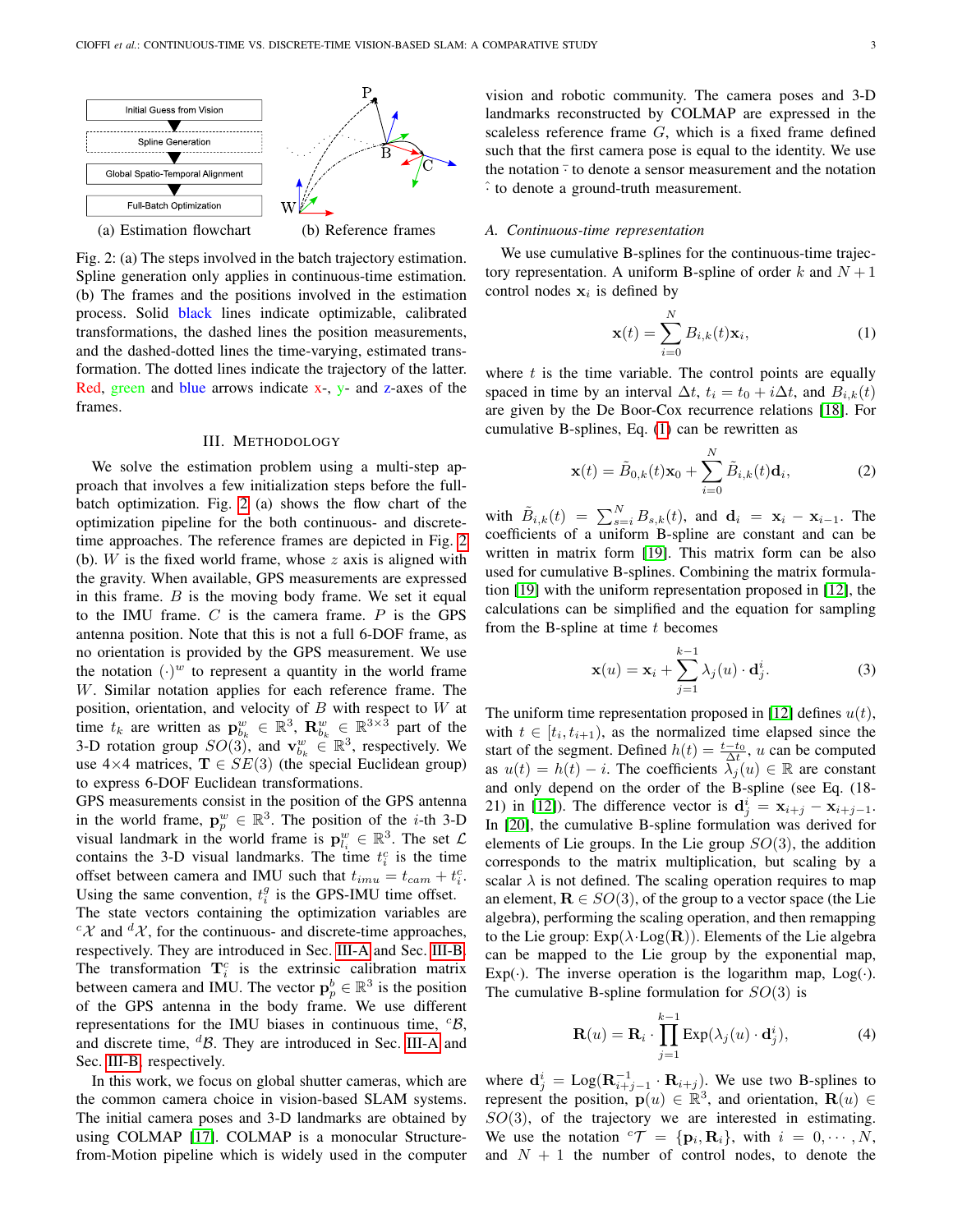continuous-time representation of a 6-DOF trajectory. Using one  $({}^c\mathcal{T} = {\{T_i\}}, T \in SE(3))$  or two splines to represent a 6-DOF trajectory is equivalent, but the two splines solution is computationally less expensive [\[12\]](#page-7-11), [\[21\]](#page-7-20), [\[6\]](#page-7-5). We compute the time derivatives of the B-spline as proposed in [\[12\]](#page-7-11), which reduces the number of matrix operations from  $\mathcal{O}(k^2)$  to  $\mathcal{O}(k)$ .

<span id="page-3-2"></span>*1) Initialization:* The first step of our continuous-time trajectory estimation pipeline is to fit a B-spline to the  $K$ camera poses estimated by COLMAP:  $\mathbf{p}_{c_k}^g$ ,  $\mathbf{R}_{c_k}^g$ . The initial values of the N control nodes,  $\mathbf{p}_{c_i}^g$  and  $\mathbf{R}_{c_i}^{\tilde{g}}$ , are obtained by linearly interpolating the COLMAP camera poses at the times  $t_i = t_0 + i\Delta t$ , where  $t_0$  is the time of the first camera pose and  $\Delta t$  is the inverse of the control node frequency. Then, the control nodes are optimized to minimize the cost function

$$
\min_{\mathbf{p}_{c_i}^g, \mathbf{R}_{c_i}^g} \sum_{j=1}^M \left\| \mathbf{p}_c^g(u(t_j)) - \mathbf{p}_{c_j}^g \right\|^2 + \left\| \text{Log}(\mathbf{R}_c^g(u(t_j))^t \cdot \mathbf{R}_{c_j}^g) \right\|^2, \tag{5}
$$

where M is the number of errors. The measurements  $\mathbf{p}_{c_j}^g$  are obtained by the linear interpolation of the camera poses  $\mathbf{p}_{c_k}^g$ and  $\mathbf{p}_{c_{k+1}}^g$ , with  $t_j \in [t_k, t_{k+1})$ . We similarly use spherical linear interpolation (SLERP) for the rotations  $\mathbf{R}_{c_j}^g$ . We minimize the cost function till convergence, which usually happens in less than 20 iterations. The result of this step is the continuoustime trajectory  ${}^{c}\mathcal{T}^{g}_{c} = \{ \mathbf{p}^{g}_{c_i}, \, \mathbf{R}^{g}_{c_i} \}$  that represents the camera poses in the reference frame G. We transform the camera poses in body poses and obtain the trajectory  ${}^{c} \mathcal{T}_{b}^{g} = {\bf{p}}_{b_i}^{g}, {\bf{R}}_{b_i}^{g}$ . The initial value of  $\mathbf{T}_i^c$  is obtained by using the calibration toolbox Kalibr [\[8\]](#page-7-7).

The second step of our continuous-time trajectory estimation pipeline is to estimate the actual scale of the trajectory  ${}^{c}T_{b}^{g}$  as well as to find a transformation that aligns it to the gravity aligned frame. When GPS measurements are available, we obtain an initial estimation of the 6-DOF transformation  $\mathbf{T}_g^w$  and scale s using the method proposed in [\[22\]](#page-7-21). This method finds the least-squares solution that minimizes, with respect to  $\mathbf{T}_g^w$  and s, the differences between  $\mathbf{p}_b^g(u(t_j))$ , sampled from the spline, and the GPS measurements  $\bar{\mathbf{p}}_{p_j}^w$ . Here we assumes that the GPS antenna-IMU positional offset,  $\mathbf{p}_p^b$ , is null. Then,  $\mathbf{T}_g^w$ , s,  $\mathbf{p}_p^b$ , and  $t_i^g$ , are estimated by minimizing the cost

<span id="page-3-1"></span>
$$
\min_{\mathbf{T}_{g}^{w}, s, \mathbf{p}_{p}^{b}, t_{i}^{g}} \sum_{j=1}^{D} \left\| \bar{\mathbf{p}}_{p_{j}}^{w} - \mathbf{p}_{p_{j}}^{w} \right\|^{2}, \qquad (6)
$$

where the *j*-th  $\in$  [1,  $\dots$ , *D*) GPS measurement,  $\bar{\mathbf{p}}_{p_j}^w$ , is available at time  $t_i$ . The predicted antenna position is sampled from the spline as:  $\mathbf{p}_{p_j}^w = s \mathbf{R}_{b_j}^w \mathbf{p}_p^b + \mathbf{p}_{b_j}^w$ ,  $\mathbf{R}_{b_j}^w = \mathbf{R}_g^w \mathbf{R}_b^g (u(t_j + t_i^g)),$ and  ${\bf p}^w_{b_j} = s {\bf R}^w_g {\bf p}^g_b (u(t_j + t_i^g)) + {\bf p}^w_g.$ 

In the case when we do not use GPS measurements, we leverage the IMU measurements to obtain an initial estimate of the scale. We integrate the IMU measurements for a short period of time, usually few seconds, to obtain a small trajectory segment. This trajectory is expressed in a gravity aligned frame, I, which is estimated from the accelerometer measurements collected when the IMU is static. Similarly as before, we use [\[22\]](#page-7-21) to obtain the transformation  $s, \mathbf{T}_g^i$ . This transformation is applied to transform  ${}^{c} \mathcal{T}_{b}^{g}$  to the frame *I*.

<span id="page-3-3"></span>2) *Full-batch optimization:* We use  $T_g^w$  and s estimated in the initialization step to transform the trajectory  ${}^{c}T_{b}^{g}$ to the global frame  $W$  (or  $I$  in the case when GPS is not used):  ${}^{c}\mathcal{T}_{b}^{w} = {\mathbf{p}_{b_i}^{w}}, \mathbf{R}_{b_i}^{w}$ . Similarly, the 3-D landmarks  $\mathbf{p}_{l_r}^g$  are also transformed to W:  $\mathbf{p}_{l_r}^w = s \mathbf{R}_g^w \mathbf{p}_{l_r}^g +$  $\mathbf{p}_g^w$ . In the full-batch optimization, the state vector  ${}^c\mathcal{X}$  =  $\{\epsilon^c\mathcal{T}_{b}^w, \mathcal{L}, t_i^c, \mathbf{T}_i^c, t_i^g, \mathbf{p}_p^b, \mathbf{g}^w, ^c\mathcal{B}\}\$ , is estimated by minimizing the cost function

<span id="page-3-4"></span>
$$
\min_{c_{\mathcal{X}}} \sum_{k=1}^{K} \sum_{r \in \mathcal{R}_{k}} ||\mathbf{e}_{k,r}^{\mathbf{v}}||_{\mathbf{W}_{\mathbf{v}}}^{2} + \sum_{m=1}^{M} (||\mathbf{e}_{m}^{\mathbf{a}}||_{\mathbf{W}_{\mathbf{a}}}^{2} + ||\mathbf{e}_{m}^{\omega}||_{\mathbf{W}_{\mathbf{w}}}^{2}) +
$$

$$
\sum_{d=1}^{D} ||\mathbf{e}_{d}^{\text{gps}}||_{\mathbf{W}_{\text{gps}}}^{2} + \sum_{f=1}^{F} (||\mathbf{e}_{f}^{\mathbf{b}_{\mathbf{a}}}||_{\mathbf{W}_{\mathbf{b}_{\mathbf{a}}}}^{2} + ||\mathbf{e}_{f}^{\mathbf{b}_{\omega}}||_{\mathbf{W}_{\mathbf{b}_{\omega}}}^{2}). \tag{7}
$$

Optimizing this cost function results in the maximum a posteriori (MAP) estimation of the state vector  ${}^c\mathcal{X}$ , which is derived by using the probabilistic continuous SLAM formulation and the Gaussian distribution for all the measure-ments [\[5\]](#page-7-4). The error  $\mathbf{e}_{k,r}^{\mathbf{v}} = \bar{\mathbf{z}}^{k,r} - \pi(\mathbf{R}_{w}^{c}(u)\mathbf{p}_{l_r}^{w} + \mathbf{p}_{w}^{c}(u))$ is the visual residuals, which describes the re-projection error of the landmark  $\mathbf{p}_{l_r}^w$ . The camera pose in the world frame is obtained by sampling and inverting the position and orientation from the spline at  $t_k + t_i^c$ :  $\mathbf{R}_c^w(u) = \mathbf{R}_b^w(u(t_k + t_i^c))\mathbf{R}_c^i$ ,  ${\bf p}_c^w(u) = s{\bf R}_b^w(u(t_k + t_i^c)){\bf p}_c^i + {\bf p}_b^w(u(t_k + t_i^c))$ . The set  $\mathcal{R}_k$ contains all the landmarks that project to the frame  $k$ . The image feature measurements  $\bar{\mathbf{z}}^{k,r}$  are obtained from COLMAP. The function  $\pi(\cdot)$  denotes the camera projection model and  $t_k$ is the timestamp of the image.

The value  $e_m^a = \mathbf{R}_b^w(u(t_m))^{-1}(\ddot{\mathbf{p}}_b^w(u(t_m)) + \mathbf{g}^w) - \bar{\mathbf{a}}_m +$  **is the** *m***-th accelerometer residual with respect to** the measurement  $\bar{\mathbf{a}}_m$ . The quantity  $\ddot{\mathbf{p}}_b^w(u(t_m))$  is the second derivative of the B-spline encoding the trajectory positions. The vector  $g^w$  represents the gravity. We use cubic B-splines to represent accelerometer and gyroscope biases,  $\mathbf{b}_a(u)$  and  $\mathbf{b}_{\omega}(u)$  as in [\[8\]](#page-7-7). The *m*-th gyroscope residual is  $\mathbf{e}_{m}^{\omega}$  =  $\omega(u(t_m)) - \bar{\omega}_m + \mathbf{b}_{\omega}(u(t_m))$ . We refer the reader to Eq. (38) in [\[12\]](#page-7-11) for the formula to derive  $\boldsymbol{\omega}(u)$ . The errors  $\mathbf{e}_f^{\bar{b}_a}$  and  $e_f^{b_\omega}$  are residuals on the rate of the bias changes. The GPS errors  $e_d^{\text{gps}}$  are the same as the ones defined in Eq. [\(6\)](#page-3-1). The matrices W are the weights of the residuals. Their entries are derived from the sensor noise characteristics. We assume Gaussian noise with standard deviation of 1 pixel for the 2-D image features.

### <span id="page-3-0"></span>*B. Discrete-time representation*

In the discrete-time formulation, the trajectory is represented by the body poses at the rate of the camera:  ${}^d\mathcal{T}_b^w$  =  $\{ {\bf p}^w_{b_k}, {\bf R}^w_{b_k} \}$ . The camera-IMU time offset is estimated using the method proposed in [\[3\]](#page-7-2), which is integrated in VINS-Mono [\[23\]](#page-7-22), a state-of-the-art visual-inertial odometry pipeline. This method proposes to shift the 2-D image features to account for the time offset between camera and IMU measurements. It makes the assumption that the camera motion has constant velocity in a short period of time (e.g., between consecutive frames), and, based on this assumption, it calculates the velocity of the 2-D features on the image plane. This velocity is then used to shift the feature position in the small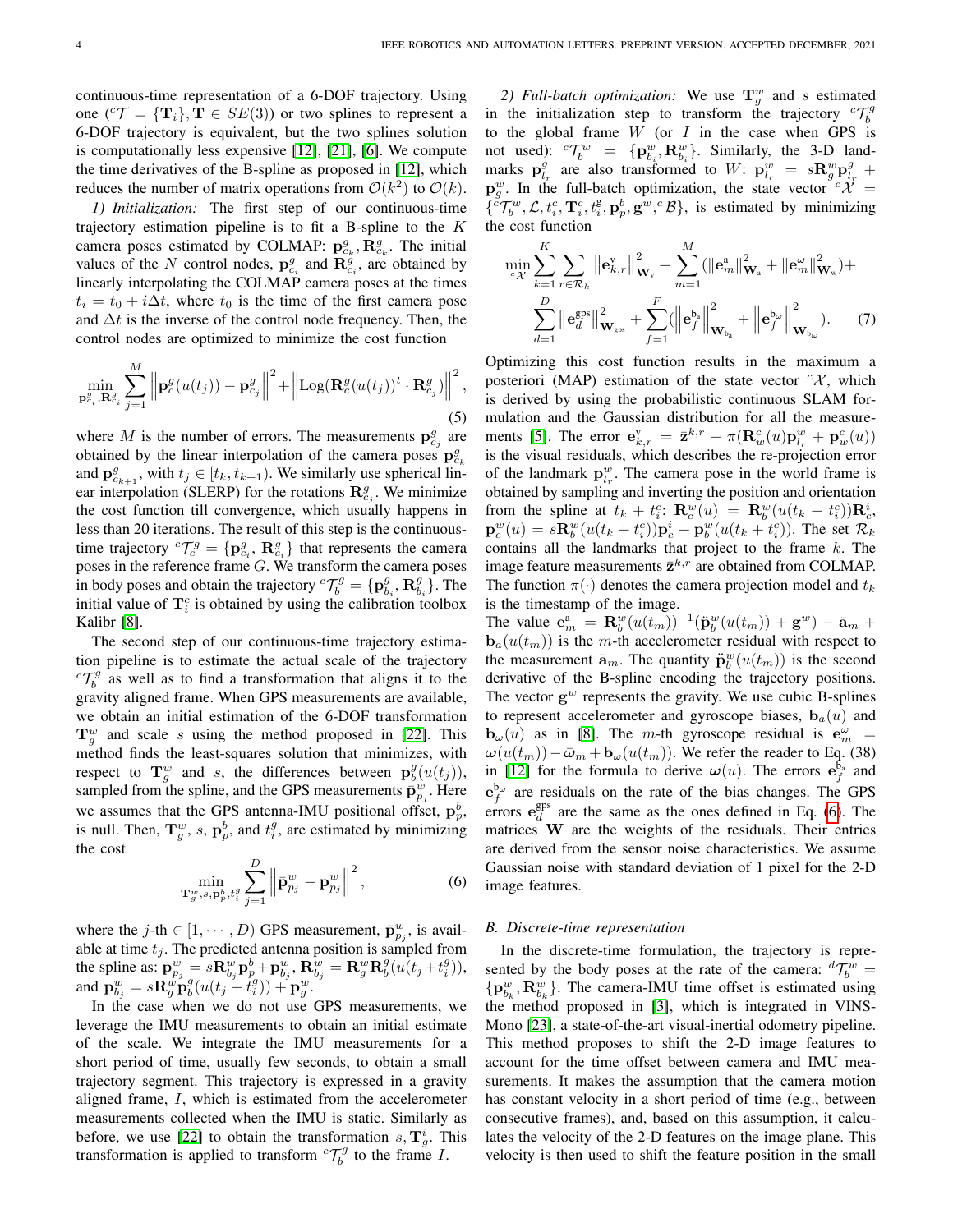period of time that corresponds to the camera-IMU time delay (see Eq. (4) in [\[3\]](#page-7-2)). This allows to include the time offset in the estimation process. To define the GPS errors, the trajectory is interpolated at the time of the GPS measurements. The IMU-GPS time offset is taken into account in the interpolation factor similarly as in [\[16\]](#page-7-15).

*1) Initialization:* Similarly to Sec. [III-A1,](#page-3-2) we compute the body poses from the camera poses estimated by COLMAP and then transform them to the world frame  $W$  using the 6-DOF and scale transformation obtained by applying [\[22\]](#page-7-21).

*2) Full-batch optimization:* Using a similar probabilistic SLAM formulation as in Sec. [III-A2,](#page-3-3) we derive the cost function to minimize

$$
\min_{d\mathcal{X}} \sum_{k=1}^{K} \sum_{r \in \mathcal{R}_k} \left\| \mathbf{e}_{k,r}^{\mathbf{v}} \right\|_{\mathbf{W}_{\mathbf{v}}}^2 + \sum_{k=1}^{K} \left\| \mathbf{e}_k^i \right\|_{\mathbf{W}_i}^2 + \sum_{k=1}^{K} (\left\| \mathbf{e}_k^{\mathbf{b}_\mathbf{a}} \right\|_{\mathbf{W}_{\mathbf{b}_\mathbf{a}}}^2 + \left\| \mathbf{e}_k^{\mathbf{b}_\mathbf{a}} \right\|_{\mathbf{W}_{\mathbf{b}_\mathbf{a}}}^2 + \left\| \mathbf{e}_k^{\mathbf{b}_\mathbf{a}} \right\|_{\mathbf{W}_{\mathbf{b}_\mathbf{a}}}^2 \right\|.
$$
\n(8)

The state vector is  ${}^d\mathcal{X} = \{ {}^d\mathcal{T}_b^w, \mathcal{V}_b^w, \mathcal{L}, t_i^c, \mathbf{T}_i^c, t_i^g, \mathbf{p}_p^b, {}^d\mathcal{B}\}.$ The set  $V_b^w$  contains the velocity vectors:  $\mathbf{v}_{b_k}^w$ . The set  ${}^d\mathcal{B}$ contains the accelerometer and gyroscope bias vectors:  $\mathbf{b}_{a_k}$ and  $\mathbf{b}_{\omega_k}$ . The initial 3-D landmarks positions in W are obtained similarly as described in [III-A2.](#page-3-3) The reprojection errors  $e_{k,r}^v$  and the GPS errors  $e_d^{\text{gps}}$  are defined in the same way as in Sec[.III-A2](#page-3-3) with the only difference that trajectory poses are represented in discrete time. The errors  $e_k^i$  are the inertial residuals. We compute these residuals using the IMU preintegration formulation proposed in [\[4\]](#page-7-3). Each inertial error  $e_k^i$  constrains the consecutive  $k-1$  and k poses and velocities according to the preintegrated IMU measurements in  $[t_{k-1}, t_k]$ (see Eq. (45) in [\[4\]](#page-7-3)). The errors  $e_k^{b_a}$  and  $e_k^{b_\omega}$  constrain the bias random walk (see Eq. (48) in [\[4\]](#page-7-3)).

## IV. EXPERIMENTS

We compare the continuous- and discrete-time representations in terms of accuracy of the estimated trajectory and time offsets. To this end, we use the metrics [\[24\]](#page-7-23):

- Positional absolute trajectory error (ATE  $\frac{1}{2}$ <sup>P</sup>) [m] :  $\frac{1}{N}\sum_{k=0}^{N-1}\left\Vert \mathbf{p}_{b_{k}}^{w}-\hat{\mathbf{p}}_{b_{k}}^{w}\right\Vert$ 2 .
- Rc $\overline{\phantom{a}}$ Rotational absolute trajectory error (ATER) [deg] :  $\frac{1}{N}\sum_{k=0}^{N-1}\left\Vert \text{Log}((\mathbf{R}_{b_{k}}^{w})^{t}\cdot\hat{\mathbf{R}}_{b_{k}}^{w})\right\Vert$ 2

In the case of continuous time, the trajectory is sampled at the timestamp of the camera measurements to obtain  $\mathbf{p}^w_{b_k}$  and  $\mathbf{R}^w_{b_k}$ . We run multiple experiments in hardware-in-the-loop simulation and on two real-world datasets. The hardware-in-theloop simulation allows a thorough evaluation of the capability of the two trajectory representations in estimating the time offsets since ground-truth values are known. We investigate if the type of robot, flying or ground robot, has effects on the trajectory representation using the two real-world datasets. We use the Ceres Solver [\[25\]](#page-7-24) and choose the Levenberg-Marquardt algorithm for the optimization. Derivatives are computed using the automatic differentiation method included in the solver.

<span id="page-4-0"></span>TABLE I: Ablation study on the order of the B-spline.  $ATE<sub>P</sub>$  is in meters,  $ATE_R$  is in degrees, time offset  $t_i^c$  is in milliseconds. In bold the best value for each sequence.

| Order          | Ev.                           | EuRoC sequence |        |        |         |             |       |  |
|----------------|-------------------------------|----------------|--------|--------|---------|-------------|-------|--|
|                | metric                        | V101           | V102   | V103   | V201    | <b>V202</b> | V203  |  |
| $\overline{4}$ | $ATEP$ [m]                    | 0.024          | 0.014  | 0.011  | 0.011   | 0.011       | 0.024 |  |
|                | $ATE_R$ [deg]                 | 5.5            | 2.1    | 2.3    | 0.6     | 0.8         | 1.0   |  |
|                | $t_i^c$ [ms]                  | 0.9            | 3.2    | $-1.4$ | 10.8    | 1.0         | 2.2   |  |
| 5              | $ATEP$ [m]                    | 0.024          | 0.014  | 0.011  | 0.011   | 0.010       | 0.019 |  |
|                | $ATE_R$ [deg]                 | 5.5            | 2.2    | 2.3    | 0.9     | 0.7         | 0.8   |  |
|                | $t_i^c$ [ms]                  | 0.3            | $-5.8$ | 2.0    | $-1.8$  | 0.0         | 0.5   |  |
| 6              | $ATEP$ [m]                    | 0.024          | 0.014  | 0.011  | 0.012   | 0.010       | 0.010 |  |
|                | $ATE_R$ [deg]                 | 5.5            | 2.1    | 2.3    | 0.8     | 0.7         | 0.6   |  |
|                | $t_i^c$<br>$\lceil ms \rceil$ | 0.2            | 1.3    | $-1.4$ | $1.2\,$ | 0.0         | 0.2   |  |

<span id="page-4-1"></span>TABLE II: Ablation study on the frequency of the B-spline control nodes. ATE<sub>P</sub> is in meters, ATE<sub>R</sub> is in degrees, estimated time offset  $t_i^c$  is in milliseconds. In bold the best value for each sequence.

<span id="page-4-2"></span>

| Node     | Ev.           | EuRoC sequence             |             |        |        |         |         |
|----------|---------------|----------------------------|-------------|--------|--------|---------|---------|
| freq.    | metric        | $\overline{\mathbf{V101}}$ | <b>V102</b> | V103   | V201   | V202    | V203    |
| $1$ Hz   | $ATE_{P}$ [m] | 0.028                      | 0.120       | 0.077  | 0.020  | 0.187   | 0.075   |
|          | $ATER$ [deg]  | 5.9                        | 4.6         | 7.6    | 2.0    | 10.7    | 5.18    |
|          | $t_i^c$ [ms]  | 6.6                        | 19.3        | 1.2    | 0.0    | $-45.6$ | $-19.0$ |
| 5 Hz     | $ATE_{P}$ [m] | 0.023                      | 0.014       | 0.011  | 0.010  | 0.010   | 0.019   |
|          | $ATER$ [deg]  | 5.6                        | 2.1         | 2.3    | 0.9    | 0.8     | 0.8     |
|          | $t_i^c$ [ms]  | $-1.9$                     | $-2.8$      | 1.7    | 4.0    | 2.6     | $-1.5$  |
| 10 Hz    | $ATEP$ [m]    | 0.024                      | 0.014       | 0.011  | 0.012  | 0.010   | 0.010   |
|          | $ATER$ [deg]  | 5.5                        | 2.1         | 2.3    | 0.8    | 0.7     | 0.6     |
|          | $t_i^c$ [ms]  | 0.2                        | 1.3         | $-1.4$ | 1.2    | 0.0     | 0.2     |
| 20 Hz    | $ATEP$ [m]    | 0.025                      | 0.014       | 0.011  | 0.010  | 0.010   | 0.010   |
|          | $ATER$ [deg]  | 5.5                        | 2.1         | 2.2    | 1.2    | 0.7     | 0.6     |
|          | $t^c$ [ms]    | $-2.4$                     | 0.7         | $-0.9$ | $-0.7$ | $-1.1$  | 2.0     |
| $100$ Hz | $ATEP$ [m]    | 0.024                      | 0.226       | 0.117  | 0.060  | 0.168   | 0.136   |
|          | $ATE_R$ [deg] | 8.8                        | 8.4         | 12.1   | 6.6    | 11.1    | 5.6     |
|          | $t_i^c$ [ms]  | 0.0                        | $-4.1$      | $-3.0$ | 0.0    | $-1.3$  | $-0.5$  |

We ran all the experiments on Ubuntu 18.04 workstation with an Intel Core i7 3.2GHz Processor and used 8 cores for the optimization. In all the experiments, the optimization problem is solved until convergence. This is always achieved in less than 50 iterations.

# <span id="page-4-3"></span>*A. Hardware-in-the-Loop Simulation: EuRoC Dataset*

The EuRoC dataset [\[26\]](#page-7-25) contains sequences recorded onboard a hex-rotor flying robot equipped with a stereo camera and an IMU. This dataset is well-known for accurate groundtruth and hardware synchronizated sensors. The camera-IMU time offset can be assumed to be zero. We only use the sequences labeled with  $V_$ , which contain 6-DOF groundtruth from a motion capture system. Sequences are classified (see Table 2 in [\[26\]](#page-7-25)) as easy, medium, or hard, reflecting the level of difficulty due to illumination conditions, scene texture and vehicle motion. Difficult sequences contain challenging illumination conditions, (e.g., motion blur), and fast motions with average linear and angular velocities up to  $0.9 \text{ ms}^{-1}$  and 0.75 rad  $s^{-1}$ , respectively. We simulate GPS measurements by downsampling and corrupting the ground-truth positions with zero-mean Gaussian noise. The rate of the simulated GPS measurements is 10 Hz and the standard deviation of the Gaussian noise is 0.1 m. The position offset  $p_p^b$  is equal to  $0 \in \mathbb{R}^3$ . We only use images from the right camera.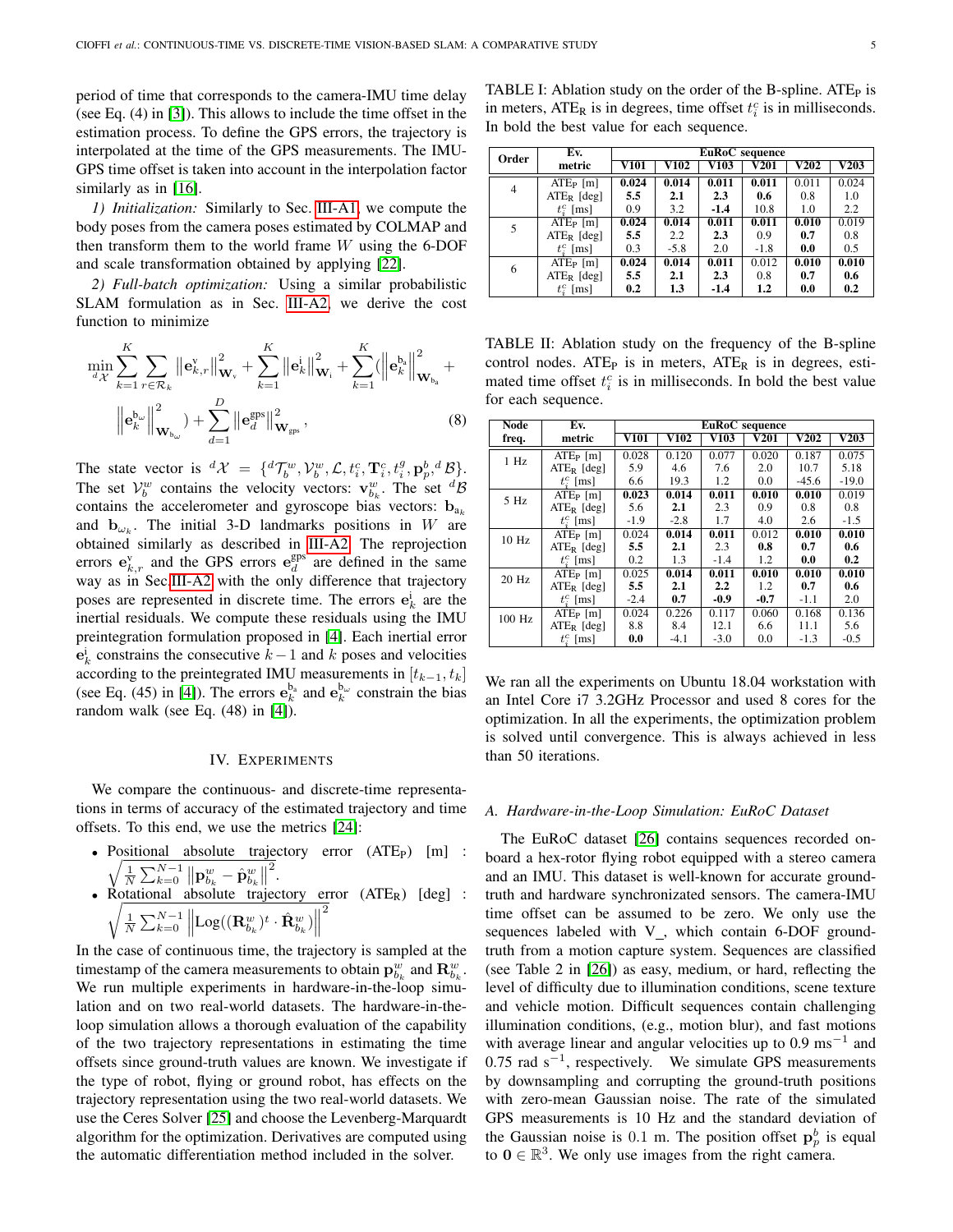<span id="page-5-1"></span>TABLE III: Comparison of continuous- and discrete-time approaches on the EuRoC dataset. ATE<sub>P</sub> is in meters, ATE<sub>R</sub> is in degrees,  $\hat{t}_i^c$  (ground-truth) and  $t_i^c$  (estimated) time offset are in milliseconds. The best values of ATE<sub>P</sub> and ATE<sub>R</sub> for each sequence are in bold.

| Seq.             |                              |         | <b>Continuous-time</b>       |         |                                 |         |                              |         | <b>Discrete-time</b> |       |                                     |       |
|------------------|------------------------------|---------|------------------------------|---------|---------------------------------|---------|------------------------------|---------|----------------------|-------|-------------------------------------|-------|
|                  | $t_c^c = 0$ [ms]             |         | $= 10$ [ms]                  |         | $t^{c} = 20$ [ms]               |         | $t_c^c = 0$ [ms]             |         | $t^{c} = 10$ [ms]    |       | $t_c^c = 20$ [ms]                   |       |
|                  | $ATEP$ /<br>ATE <sub>R</sub> | $t_i^c$ | ATE <sub>R</sub><br>$ATEP$ / | $t^c_i$ | ATE <sub>R</sub><br>$ATE_{P}$ / | $t_i^c$ | ATE <sub>R</sub><br>$ATEP$ / | $t^c_1$ | ATER<br>ATEP /       | $t^c$ | ATE <sub>P</sub> / ATE <sub>R</sub> | $t^c$ |
| V <sub>101</sub> | 0.024 / 5.5                  | 0.2     | 0.024 / 5.5                  | 1.0     | 0.024 / 5.5                     | 22.2    | 0.016 / 5.6                  | 0.3     | 0.016 / 5.6          | 9.1   | 0.016 / 5.6                         | 18.6  |
| V102             | 0.014 / 2.1                  | 1.3     | 0.014 / 2.1                  | 9.7     | 0.014 / 2.1                     | 20.6    | 0.024/2.4                    | 0.0     | 0.026 / 2.3          | 4.6   | 0.031 / 2.2                         | 9.3   |
| V <sub>103</sub> | 0.011 / 2.3                  | $-1.4$  | 0.011 / 2.3                  | 11.8    | 0.011 / 2.3                     | 22.3    | 0.018 / 2.7                  | 0.0     | 0.020 / 2.6          | 3.5   | 0.024 / 2.6                         | 7.2   |
| V201             | 0.012 / 0.8                  | 1.2     | 0.010 / 0.9                  | 9.7     | 0.010 / 0.9                     | 19.0    | 0.009 / 1.0                  | 0.3     | 0.010 / 1.0          | 8.1   | 0.012 / 1.0                         | 16.4  |
| V202             | 0.010 / 0.7                  | 0.0     | 0.010 / 0.7                  | 10.0    | 0.010 / 0.7                     | 20.0    | 0.019 / 0.8                  | $0.0\,$ | 0.021 / 0.9          | 8.5   | 0.024 / 1.1                         | 16.7  |
| V203             | 0.010 / 0.6                  | 0.2     | 0.010 / 0.6                  | 10.6    | 0.010 / 0.6                     | 21.5    | 0.033 / 1.1                  | $0.0\,$ | 0.036 / 1.2          | 4.0   | 0.040 / 1.3                         | 7.5   |

<span id="page-5-2"></span>TABLE IV: Full-batch optimization time. For the continuoustime representation, we used B-splines of order 6 and control frequency  $\in [1, 2, 10, 20, 100]$  [Hz]. The time values are in minutes. The trajectory length is in meters. The lowest time per sequence is in bold.

| Seq.             | Length |    |        | CТ    |       |        | DT |
|------------------|--------|----|--------|-------|-------|--------|----|
|                  | [m]    | Hz | $2$ Hz | 10 Hz | 20 Hz | 100 Hz |    |
| V <sub>101</sub> | 52.6   | 13 | 15     | 21    | 36    | 37     | 12 |
| V <sub>102</sub> | 75.9   | 19 | 20     | 25    | 49    | 57     | 28 |
| V <sub>103</sub> | 79.0   | 24 | 37     | 22    | 46    | 46     | 21 |
| V201             | 36.5   | 6  |        | 13    | 10    | 13     | 15 |
| V202             | 83.2   | 44 | 54     | 73    | 44    | 77     | 21 |
| V203             | 86.1   | 18 | 16     | 39    | 50    | 31     | 14 |

<span id="page-5-0"></span>*1) Ablation study on the B-spline:* We conducted a study to evaluate the effects of the order and frequency of the control points of the B-spline on the trajectory and camera-IMU time offset estimates. The initial value of the time offset was set to 0 ms. The results of the ablation study on the order of the B-spline are in Table [I.](#page-4-0) A B-spline of order 6, which results in a cubic polynomial encoding accelerations, is needed to correctly estimate the camera-IMU time offset. This conclusion agrees with the findings in [\[8\]](#page-7-7). An order higher than 6 does not have any effect on the estimation results. When the spline order is 6, the values of the time offset are close but not exactly 0 ms. Since we solve the optimization till convergence, the solution has reached a local minimum of the cost function. How far is the local minimum from the global minimum is unknown, and, in general, even the unknown global optimum of the MAP estimation can be different from the ground-truth due to modeling errors.

We set the order of the spline to 6 and performed the ablation study on the control node frequency. The results are in Table [II.](#page-4-1) The values of ATE and  $t_i^c$  suggest that a frequency of 10 Hz is the optimal choice. Increasing to 20 Hz does not give any significant advantages, while making the optimization computationally more expensive. When the frequency is high, e.g., 100 Hz, the convergence to a good solution is hard to achieve. We conclude that order 6 and control nodes frequency 10/20 Hz are appropriate parameters for B-spline representing trajectories in this dataset.

*2) Evaluation of the trajectory representation:* In this set of experiments, we evaluated the continuous- and discrete-time trajectory representations in terms of  $ATE<sub>P</sub>$ ,  $ATE<sub>R</sub>$ , accuracy in estimating the camera-IMU time offset, and computational cost. Following the findings of Sec. [IV-A1,](#page-5-0) we used B-spline of order 6 and control node frequency of 10 Hz. To evaluate the accuracy in estimating the camera-IMU time offset, we simulated delays in the camera data stream, similarly to [\[3\]](#page-7-2). We ran experiments with delays of 0, 10, and 20 ms. The results of this comparison are in Table [III.](#page-5-1) These results suggest that when the camera and IMU are time-synchronized both trajectory representations produce similar accuracy (see the column corresponding to  $t_i^c = 0$ ). However, using continuous time gives a lower  $ATE<sub>P</sub>$  in the sequences V102, V103, V202, and V203, which are medium and difficult sequences containing fast motion of the robot.

When the camera and IMU are not time-synchronized, continuous time is the best trajectory representation. This representation can properly estimate the time offset and produces ATE similar to the case of time-synchronized sensors. In particular, the discrete-time representation suffers in estimating the camera-IMU time offset in fast trajectories. This can be seen from the large difference between the estimated and the true time offset in the sequences V102, V103, V202, and V203. The reason for this result is the assumption of camera motion with constant velocity in the period of time between consecutive camera frames, which is needed to compute the velocity of the 2-D features as described in Sec. [III-B.](#page-3-0) For agile motion, this assumption is no longer accurate. Table [IV](#page-5-2) contains the optimization time, which is the time that the solver takes to converge.

*3) Ablation study on the contribution of the different sensor modalities:* In this section, we are interested in studying the contributions of each sensor modality, i.e., vision, inertia and GPS, to the accuracy of the trajectory estimation. To this end, we solved the optimization problems in Eq. [\(7\)](#page-3-4) and Eq. [\(8\)](#page-4-2) for the continuous- and discrete-time case respectively, with all possible combinations of at least two sensors. For the continuous-time representation, we used B-splines of order 6 with control node frequency of 10 Hz. The values of  $ATE<sub>P</sub>$ and  $ATE<sub>R</sub>$  for this analysis are in Table [V](#page-6-0) and Table [VI.](#page-6-1) The results show that vision is the most important sensor modality. For both trajectory representations, the vision-GPS configuration produces the lowest  $ATE<sub>P</sub>$  in most of the sequences. In this case, the COLMAP reconstructed trajectory is transformed to the gravity aligned frame by using noisy simulated GPS measurements and then re-optimized together with those measurements. COLMAP is able to reconstruct an accurate trajectory on every sequence of this dataset. For this reason, including the inertial measurements in the estimation process does not bring any significant benefit.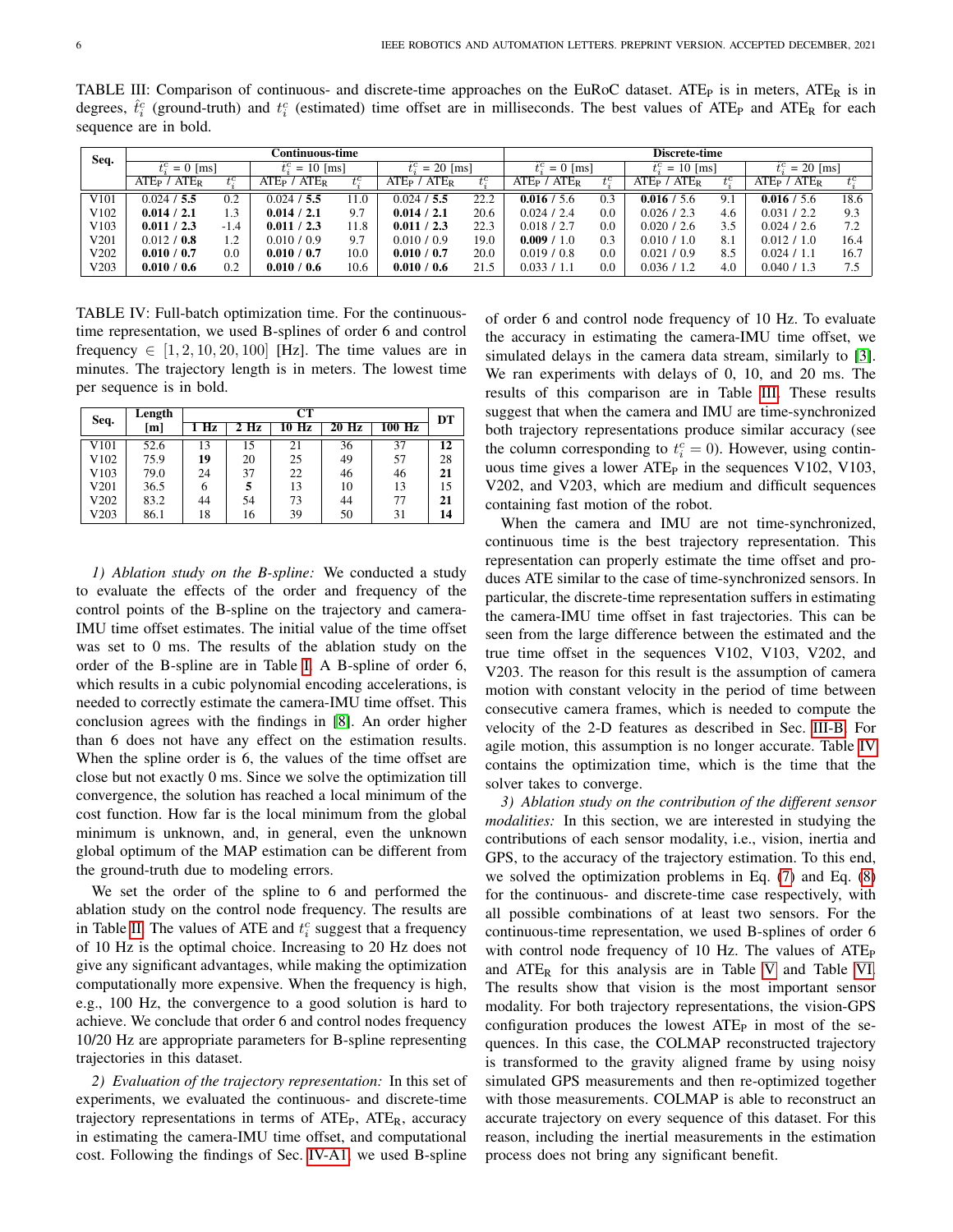<span id="page-6-0"></span>TABLE V: Ablation study on the contribution of the different sensor modalities. The error metric is the  $ATE<sub>P</sub>$  in meters. V: vision, I: inertia, G: simulated GPS. In bold the best value for each sequence.

| <b>Sensors</b> | Traj. | <b>EuRoC</b> Sequence      |                          |                            |       |                          |                          |  |  |
|----------------|-------|----------------------------|--------------------------|----------------------------|-------|--------------------------|--------------------------|--|--|
|                | repr. | $\overline{\mathbf{V101}}$ | $\overline{\text{V}102}$ | $\overline{\mathbf{V103}}$ | V201  | $\overline{\text{V}202}$ | $\overline{\text{V203}}$ |  |  |
| $V+I+G$        | CT    | 0.024                      | 0.014                    | 0.011                      | 0.012 | 0.010                    | 0.010                    |  |  |
|                | DT    | 0.016                      | 0.024                    | 0.018                      | 0.009 | 0.018                    | 0.033                    |  |  |
| $V + G$        | CT    | 0.011                      | 0.013                    | 0.012                      | 0.009 | 0.008                    | 0.012                    |  |  |
|                | DT    | 0.010                      | 0.025                    | 0.024                      | 0.010 | 0.012                    | 0.029                    |  |  |
| $I + G$        | CT    | 0.062                      | 0.102                    | 0.117                      | 0.112 | 0.164                    | 0.363                    |  |  |
|                | DT    | 0.139                      | 0.137                    | 0.138                      | 0.138 | 0.138                    | 0.139                    |  |  |
| $V+I$          | CT    | 0.039                      | 0.022                    | 0.014                      | 0.065 | 0.030                    | 0.015                    |  |  |
|                | DT    | 0.081                      | 0.106                    | 0.030                      | 0.064 | 0.022                    | 0.031                    |  |  |

<span id="page-6-1"></span>TABLE VI: Ablation study on the contribution of the different sensor modalities. The error metric is  $ATE<sub>R</sub>$  in degrees. V: vision, I: inertia, G: simulated GPS. In bold the best value for each sequence.

| <b>Sensors</b> | Traj.           | <b>EuRoC</b> Sequence |                            |                            |      |             |                          |  |  |
|----------------|-----------------|-----------------------|----------------------------|----------------------------|------|-------------|--------------------------|--|--|
|                | repr.           | V101                  | $\overline{\mathbf{V102}}$ | $\overline{\mathbf{V103}}$ | V201 | <b>V202</b> | $\overline{\text{V}203}$ |  |  |
| $V+H+G$        | CT <sup>-</sup> | 5.5                   | 2.1                        | 2.3                        | 0.8  | 0.7         | 0.6                      |  |  |
|                | DT              | 5.6                   | 2.4                        | 2.7                        | 1.0  | 0.8         | 1.1                      |  |  |
| $V + G$        | CT              | 5.5                   | 2.3                        | 2.5                        | 1.1  | 0.8         | 1.2                      |  |  |
|                | DT              | 5.6                   | 2.3                        | 2.7                        | 1.1  | 0.8         | 0.9                      |  |  |
| $I + G$        | CT <sup>-</sup> | 10.5                  | 6.3                        | 7.6                        | 11.0 | 11.0        | 9.4                      |  |  |
|                | DT              | 12.3                  | 7.7                        | 8.8                        | 11.8 | 11.8        | 10.6                     |  |  |
| $V+I$          | CT <sup>-</sup> | 5.4                   | 2.0                        | $2.2\phantom{0}$           | 0.9  | 0.8         | 0.6                      |  |  |
|                | DT              | 5.5                   | 2.2                        | 2.8                        | 1.0  | 0.8         | 1.2                      |  |  |

# *B. Actual GPS with an outdoor flying robot*

This dataset, courtesy of [\[27\]](#page-7-26), contains outdoor flights of a flying robot equipped with a time-synchronized VI sensor (stereo camera and IMU), and a GPS receiver. GPS measurements are available at 5 Hz. We only use images from the left camera. The ground-truth position is provided by a Leica total station. Fig. [3](#page-6-2) shows the first trajectory of the dataset. The ATE<sub>P</sub> and the time offset estimates are in Table [VII.](#page-6-3) For the continuous-time case, we used B-splines of order 6 and control node frequency of 10 Hz. As suggested by the results in Sec. [IV-A,](#page-4-3) these values are suited for encoding flying robot trajectories. These results confirm the findings of Sec. [IV-A:](#page-4-3) when the sensor are time-synchronized the two trajectory representations produce similar results, as shown by the similar values of ATE<sub>P</sub> and camera-IMU time offset.

#### *C. Outdoor Trajectory: Ground robot*

This experiment contains an evaluation of a trajectory recorded on-board a ground robot. The robot is equipped with a time-synchronized VI sensor (monocular camera and IMU) and a GPS antenna<sup>[1](#page-6-4)</sup>. The GPS measurements are available at 5 Hz. The 3-D position ground-truth is provided by a RTK-GPS system. Fig. [4](#page-7-27) shows the traveled trajectory of the robot. To study the influence of the B-spline order and control point frequency, we ran experiments with orders: 5, 6, and 7, and control node frequency: 10, 20, 100 Hz. Both continuoustime and discrete-time representations produce similar ATE<sub>P</sub> as reported in Table [VIII.](#page-7-28) The estimated time offsets are similar for all the configurations listed in Table [VIII.](#page-7-28) In

<span id="page-6-2"></span>

Fig. 3: XY -view of the trajectory flown in Sequence 1 of the outdoor flying robot experiments.

<span id="page-6-3"></span>TABLE VII: Comparison of continuous- and discrete-time approaches on the outdoor flying robot dataset. ATE<sub>P</sub> is in meters and  $t_i^c$  is in milliseconds. The best values of ATE<sub>P</sub> for each sequence are in bold.

| Err. metric  | Traj. repr. | <b>Seq. 1</b> | Seq. $2$ |
|--------------|-------------|---------------|----------|
| $ATEP$ [m]   | CТ          | 0.39          | 0.50     |
|              | DT          | 0.60          | 0.86     |
| $t_i^c$ [ms] | CТ          | 0.4           | 0.6      |
|              | DT          | 0.4           | 0.4      |
| $t_i^g$ [ms] | CТ          | $-87.0$       | $-118.0$ |
|              | DT          | $-81.0$       | $-119.0$ |

the continuous-time case, with B-spline of order 6 and control node frequency of 10 Hz,  $t_i^c$ , and  $t_i^g$  are -1.5 ms, and -26.0 ms, respectively. For the discrete-time case, they are -0.8 ms, and -36.3 ms. These results show that the findings of the experiments with a flying robot also apply to the case of a ground robot.

#### V. CONCLUSIONS

The objective of this work is to compare continuous vs. discrete vision-based SLAM formulations to guide practitioners in the development of SLAM algorithms. We performed ablation and comparative studies in a hardware-in-the-loop simulation with full knowledge of the ground-truth. The ablation studies on the order and frequency of the control nodes of the B-splines suggest that it is necessary to use B-splines of order 6 and control node frequency of at least 10 Hz to accurately estimate the camera-IMU time offset. The comparative studies aimed at comparing continuous- and discrete-time trajectory representations with different levels of camera-IMU time delay. We find that when the camera and IMU are time-synchronized the two representations produce similar results. When a delay is present between the two measurement streams, the continuous-time representation is able to recover an accurate estimate of the time offset and consequently, produces lower ATE. In contrast, the discretetime formulation fails in estimating the time offset, particularly when the robot moves fast, which consequently leads to high

<span id="page-6-4"></span><sup>1</sup><https://www.fixposition.com/>